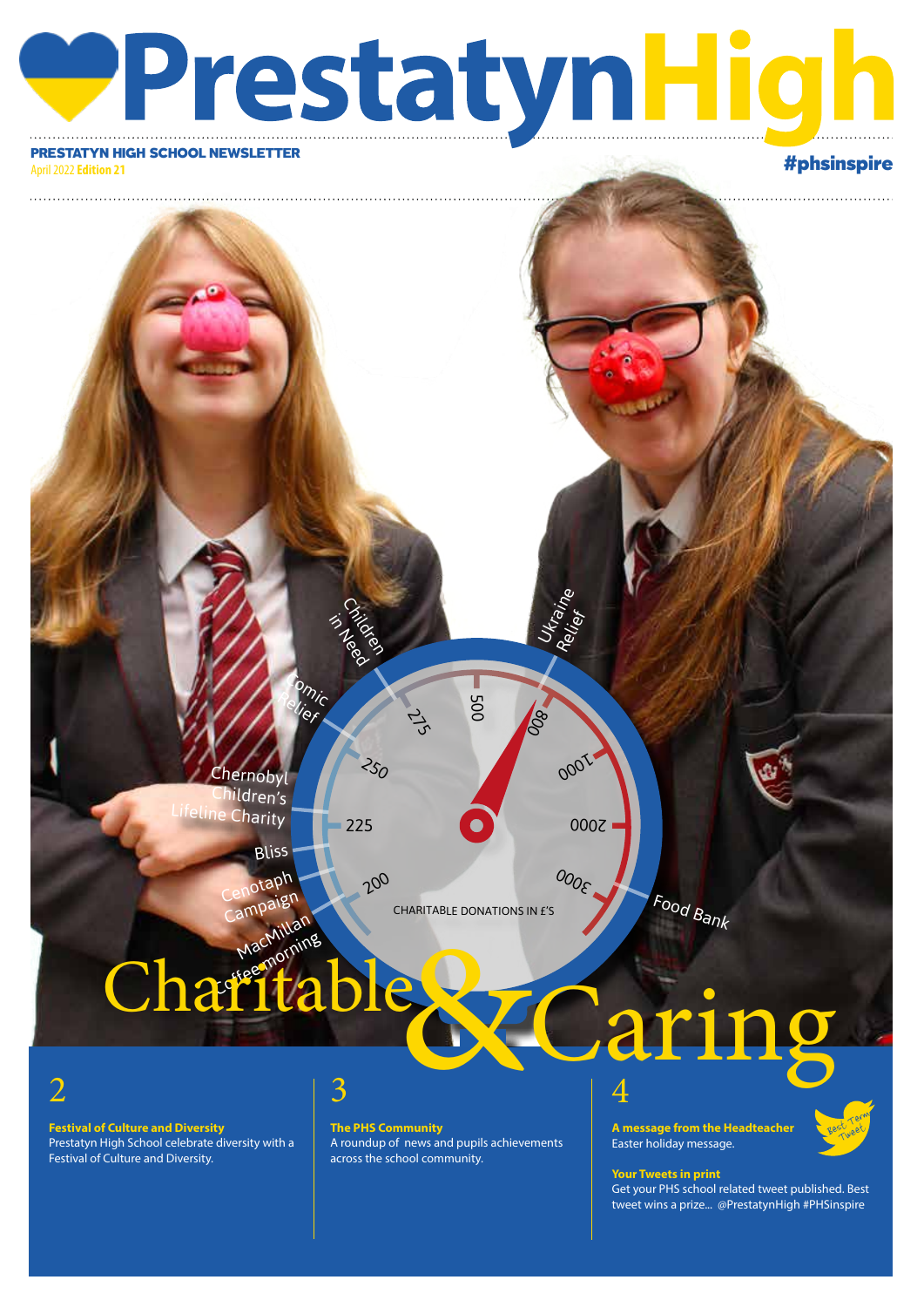#### TEACHING & LEARNING



## **Prestatyn High School celebrate diversity with a Festival of Culture and Diversity.**

Prestatyn High school ran a festival of culture and diversity. This celebrated diversity and enabled us to promote our new *'Discrimination. It stops with me' campaign.* Sessions happened throughout the week with a variety of providers. Lots of different activities took place. Learners engaged in a range of different activities: Welsh - Culture Challenge, Religious Studies - Rangoli patterns, French - Multicultural celebration and Food Tech - Multicultural foods from around the world, amongst other activities that celebrated the amazing community we have. We look forward to another festival and hope that our young people have enjoyed the experience.

During March we launched our anti-discrimination campaign. The Discrimination, It stops with me campaign highlights the school's commitment to eradicating any form of discrimination. The campaign has many elements to it to bring about positive change. The school's procedures for dealing with discrimination have been reviewed and renewed there is a new Social Responsibility curriculum that has been set up this year for our KS3 learners that addresses many elements of being a responsible citizen in our community, amongst other key issues.

Over the last six months a group of students have been working with staff in school on the antidiscrimination campaign. This group meet weekly with a local youth worker to plan, prepare and support the school in ensuring that the campaign is relevant, appropriate and supports the students and school community. These inspirational students have also been presenting to pupils lower down the school to recruit new students to work with the campaign. So far, the response has been phenomenal and demonstrates the truly amazing young people we have in the school.



. . . . . . . . . . . . .

. . . . . . . . . . . . .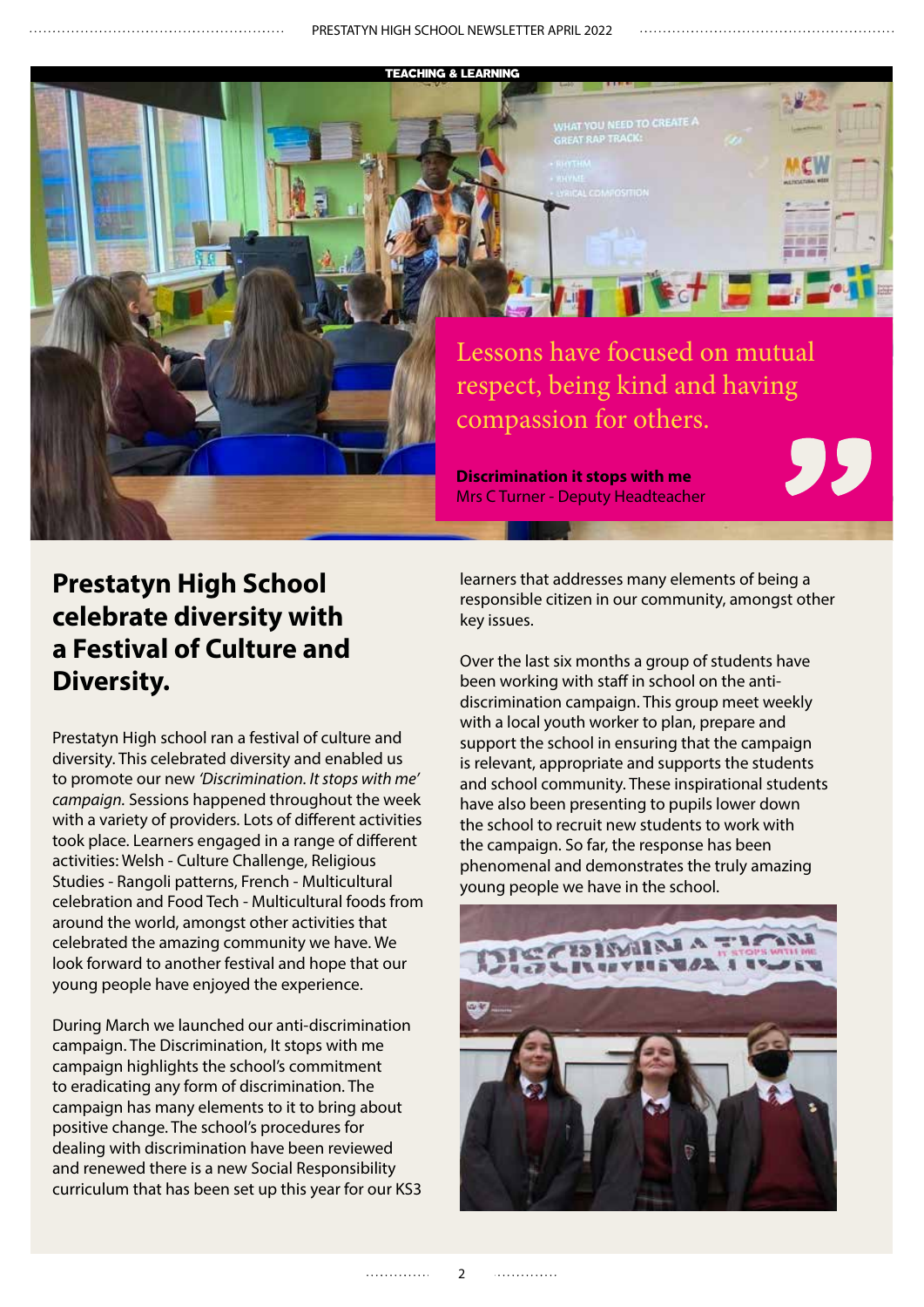#### THE PHS COMMUNITY

## Chernobyl Children's Lifeline Charity.

The school raised **£230.11** for The Chernobyl Children's Lifeline Charity. This was achieved through holding a hot dog sale for pupils, hosting a staff raffle for a hand stitched fleece lined patchwork blanket and collecting donations from staff and pupils on ParentPay. The

charity was thrilled. Gerrie Bailey, the North Wales Coast Link for the charity was so grateful and humbled by all the support. The money collected will support the charity in supplying much needed medicine.



## UK Maths Challenge

Congratulations to our Bronze, Silver and Gold UK Mathematics Challenge winners . A superb achievement, we are extremely proud of you all! #maths



# Cenotaph Campaign

Vale of Clwyd MP Dr James Davies has praised Prestatyn High School for raising funds for a £3.2m campaign to build a cenotaph honouring NHS and emergency services workers. Staff and pupils at Prestatyn High School supported the 999 Cenotaph campaign by wearing a colour from the emergency services (red, blue, green or orange) with their full school uniform. They also made and sold key rings and cakes with the colours represented by the emergency services and in total raised £202.85.and volunteering within the emergency services, all of whom have shown commitment to public service throughout the pandemic.

## Rewards and recognition

The doughnutology van visited school on the 11th March. A number of pupils from year 7 to 12 were rewarded for their hard work and commitment to the Prestatyn High School promises. As a reward each pupil was invited to visit the doughnut van to select a sweet treat.



# Fundraising

We raised **£266.91** for #comicrelief2022 and so far we have raised **£762.50** for Ukraine, thank you for your generous donations.